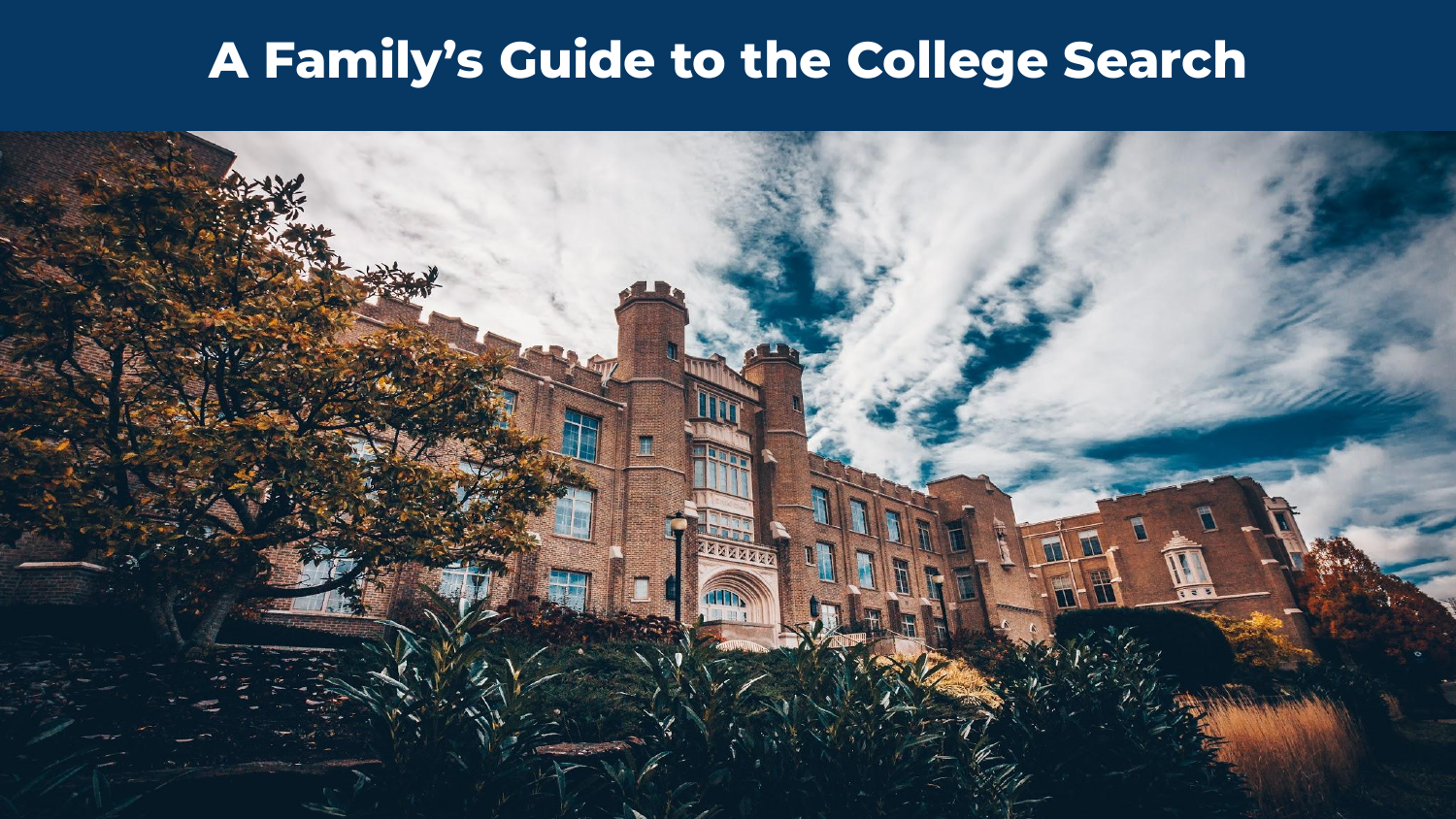# **A few things to keep in mind:**

**Rule of Thumb #1: All Schools do it a little bit differently--if you asked a question at one school, NEVER assume it is done that way at another school!**

**To assist with that in mind: keep a notebook or excel/google sheet of top schools and their specifics (deadlines, application types, FA requirements, program/major info, scholarships, etc.)**

**Remind your student to be mindful of their social media: clean it up/keep it clean/keep it secure and then start to follow the accounts of the schools being considered**

**Do the work in advance--a student shouldn't apply to 20+ schools waiting to see where they get in before truly researching the places (especially if cost is a factor in your decision!)--lots of online resources, especially in the COVID age, to assist and help narrow to a few from the top of the curve, a few in the middle and a few at the lower end--the key is that the student would be happy at ANY of them in the end!**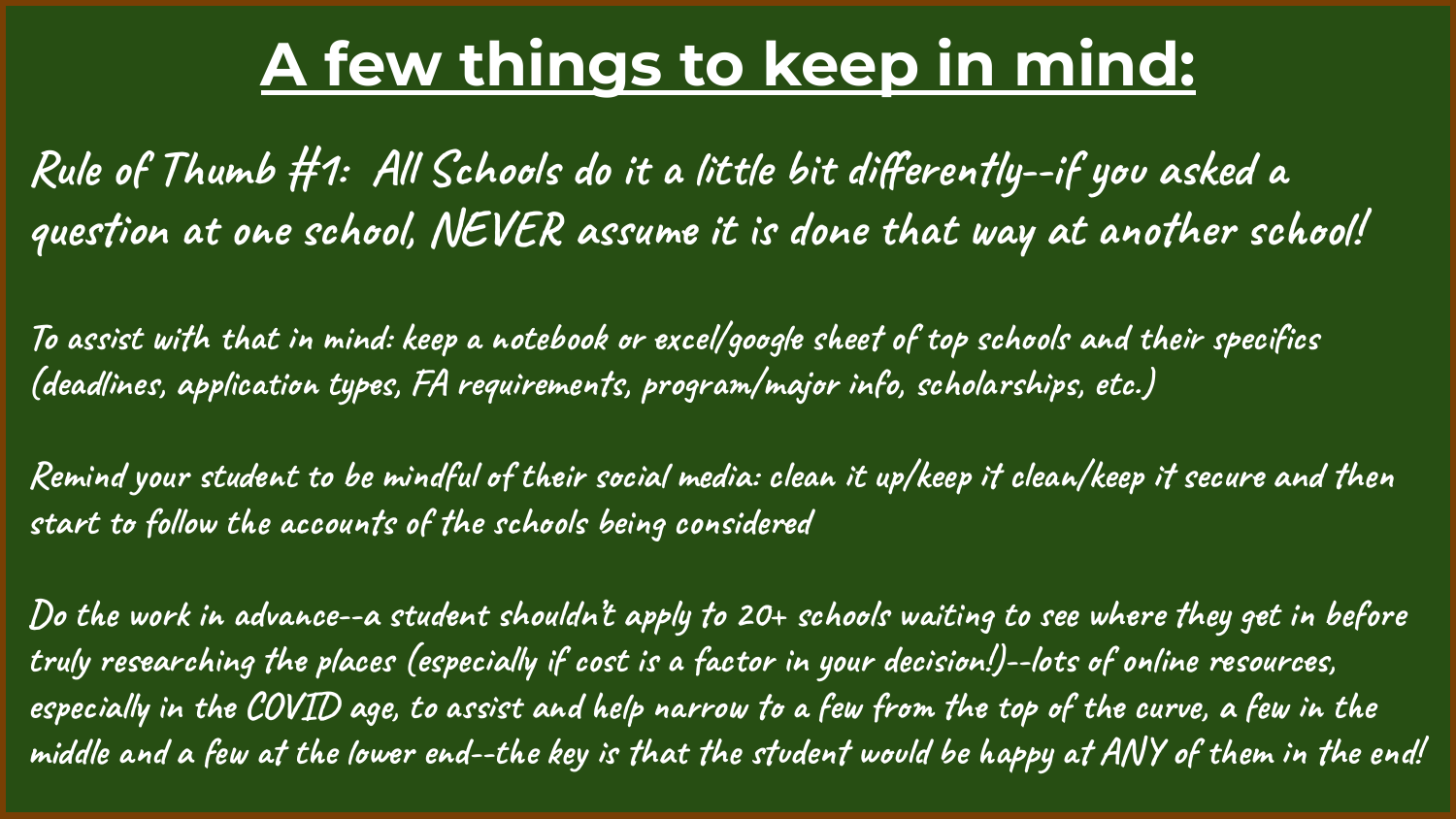# **A few MORE things to keep in mind:**

**Start the scholarship search NOW, don't wait to pile that into application season (schools will have their own to do then), there are lots of private scholarships to explore that can help fund the education including local organizations, civic groups, larger corporations you may work for, etc.**

**Let the student make the connections (demonstrated interest may count & means more if it is from the student):** 

- **● read emails/mail that a school sends & unsubscribe from any you are no longer interested in**
- **● email or call your admission counselor (& send a thank-you notecard after an interview!)**
- **● set up a Zoom or attend an online presentation, take a virtual tour, visit for a campus tour (if you are comfortable and the school is open to visits)**

**This needs to be the student's process, possibly their first adult decision to make--the parent is now to be the cheerleader, not the primary advocate**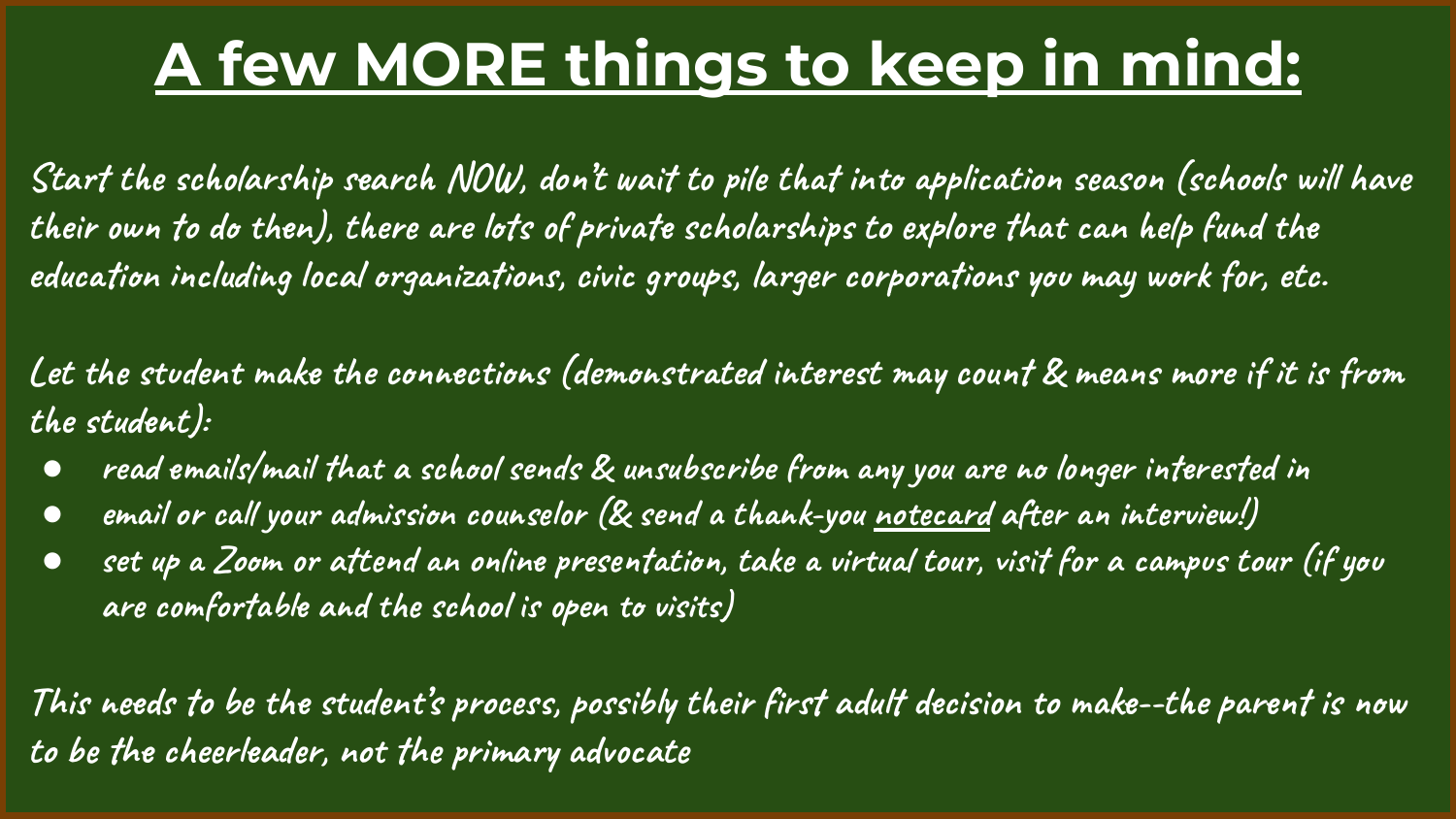### **Finding your academic fit**



- What kind of academic experience do you want?
- Don't ask "What's your minimum GPA?"
- Think about scholarship possibilities!
- What the heck is "holistic review" anyway?

## **App Review @ X**

- **● Transcript**
	- strength of schedule
	- grades trends
	- coursework grades for Nursing (bio/chem)
- **● Test Scores** *(if submitted)*
- **● Essay**
- **● Letters of recommendation**
	- counselor
	- teacher(s)/academic
- **● Resume/Activities List**

# **Student App Timeline**

- ❏ *Spring JR year:* set up your Common Application account & get familiar (Aug. 1 is when the 2023 applications will go live)
- ❏ *Summer:* finish up your college essay, write up your activities resume, have your list of recommenders to request, VISIT campuses
- ❏ *Fall SR year:* ask you recommenders to write a letter, prioritize your applications by deadline & get them submitted in advance (*which means getting other requests done earlier*)
- ❏ *Late fall:* file your 2023-24 FAFSA (opens Oct. 1) and (if needed) CSS Profile
- ❏ *Winter SR year:* login to each school's portal to check your application status, read emails being sent from your schools to make sure nothing is missing, patiently await your admission decision
- ❏ *Next spring:* make your final decision!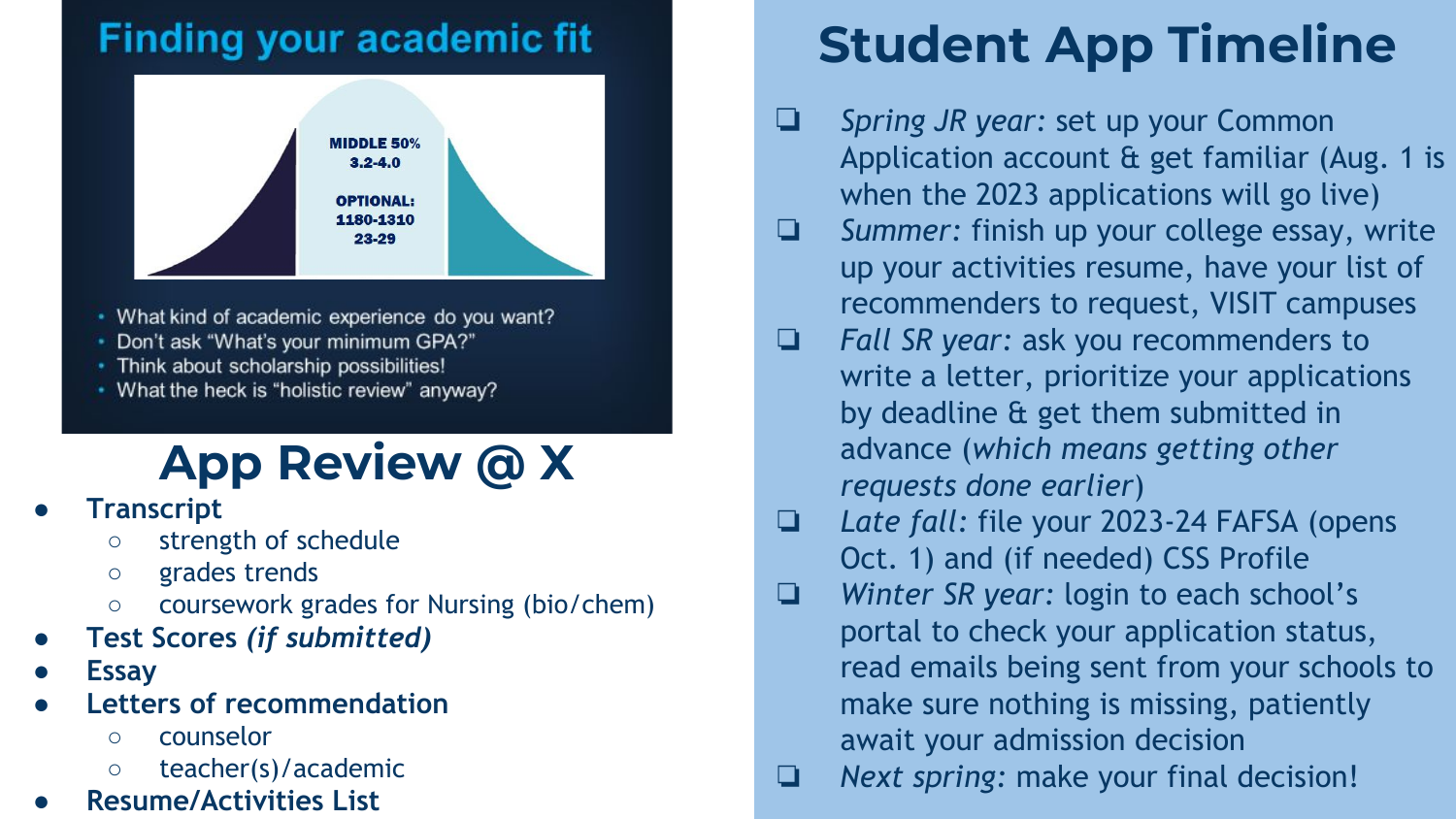### **Where to start (aka April/May/June)**

**Student's view of campus:**<br>Do I have a campus in my head already?  $\bullet$  Do I have a campus:<br>
in my head already?<br>
How close to a diready?

• How close to a city or transportation hub do I

What have I heard, from a **credible source (not a "I heard that…")--good or bad, about a place?** Do they have my major? Are there students like me, will I find "my people"? a small fish?<br>Bo I want to be a big fish or<br>a small fish? be a big fish or

want/need to be?

a small fish?<br>?shall fish

dent Revant Local dent Librest<br>Dat do Lydning? my best<br>part a grow up? my best<br>when a has been my et do? or favorite subject thus

has ve sub.<br>avorite sub.<br>avorite scritics(s) doing.<br>what activity(s) doing. want to keep doing?

kar?



#### **Family Factors:**

How close or far from home? *Are there family ties to a school/legacy?* What can we afford (range), is my family able/willing to help pay or am I on my own, what about taking/qualifying for loans?<br>
Student Reflection:<br>
Student Reflection:<br>
Student Reflection:<br>
What Agreement Reflection: What do I want to be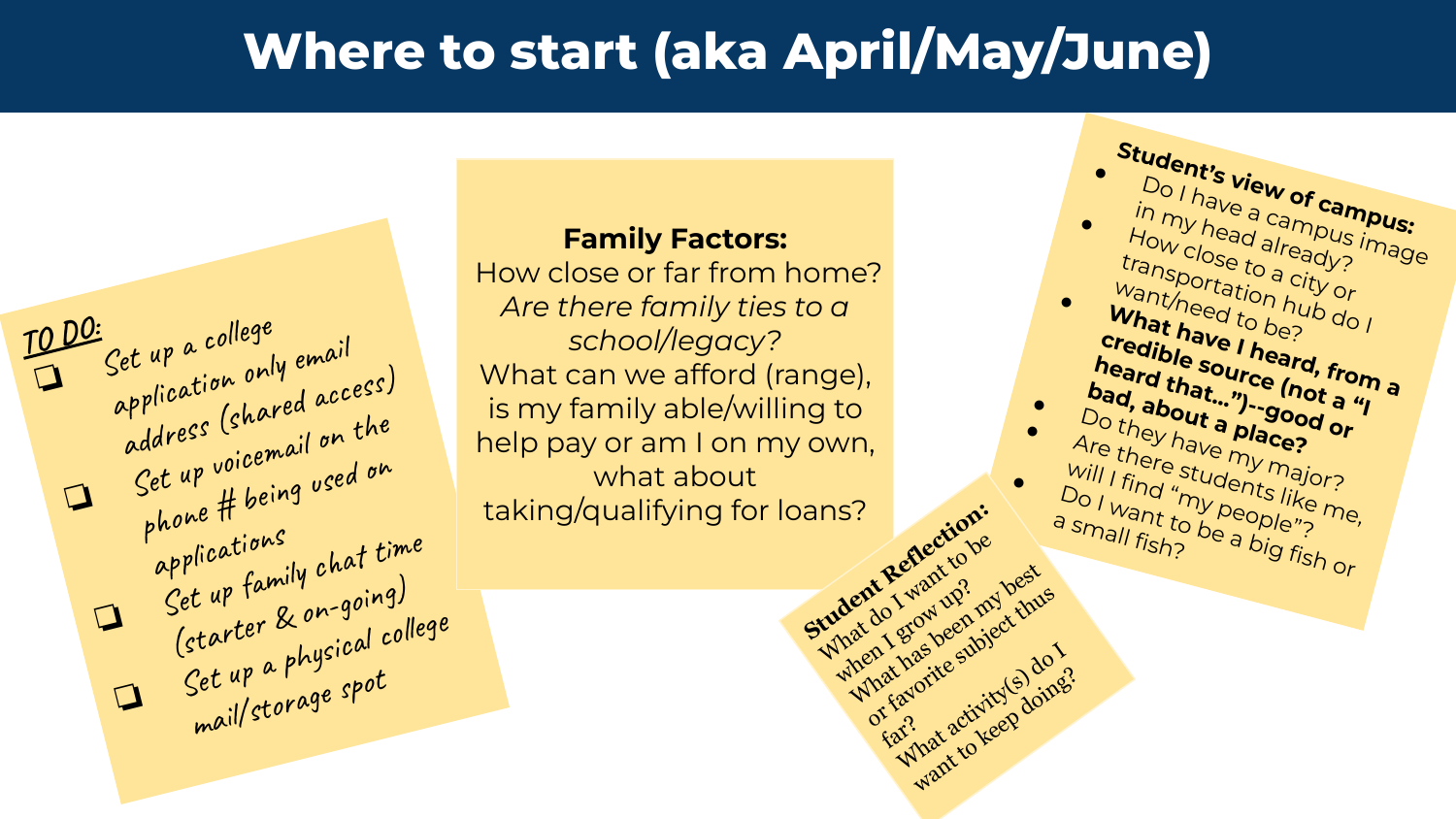### **As you search, remember:**

### **Highly Selective**



- •17 schools admitted fewer than 10% of their applicants.
- •Multiple readers for each app
- •Academics, yes, but fit too
- •Less of a way to predict who is admitted and who is not.

### **The GOOD NEWS**

The average acceptance rate for four year institutions across the US is

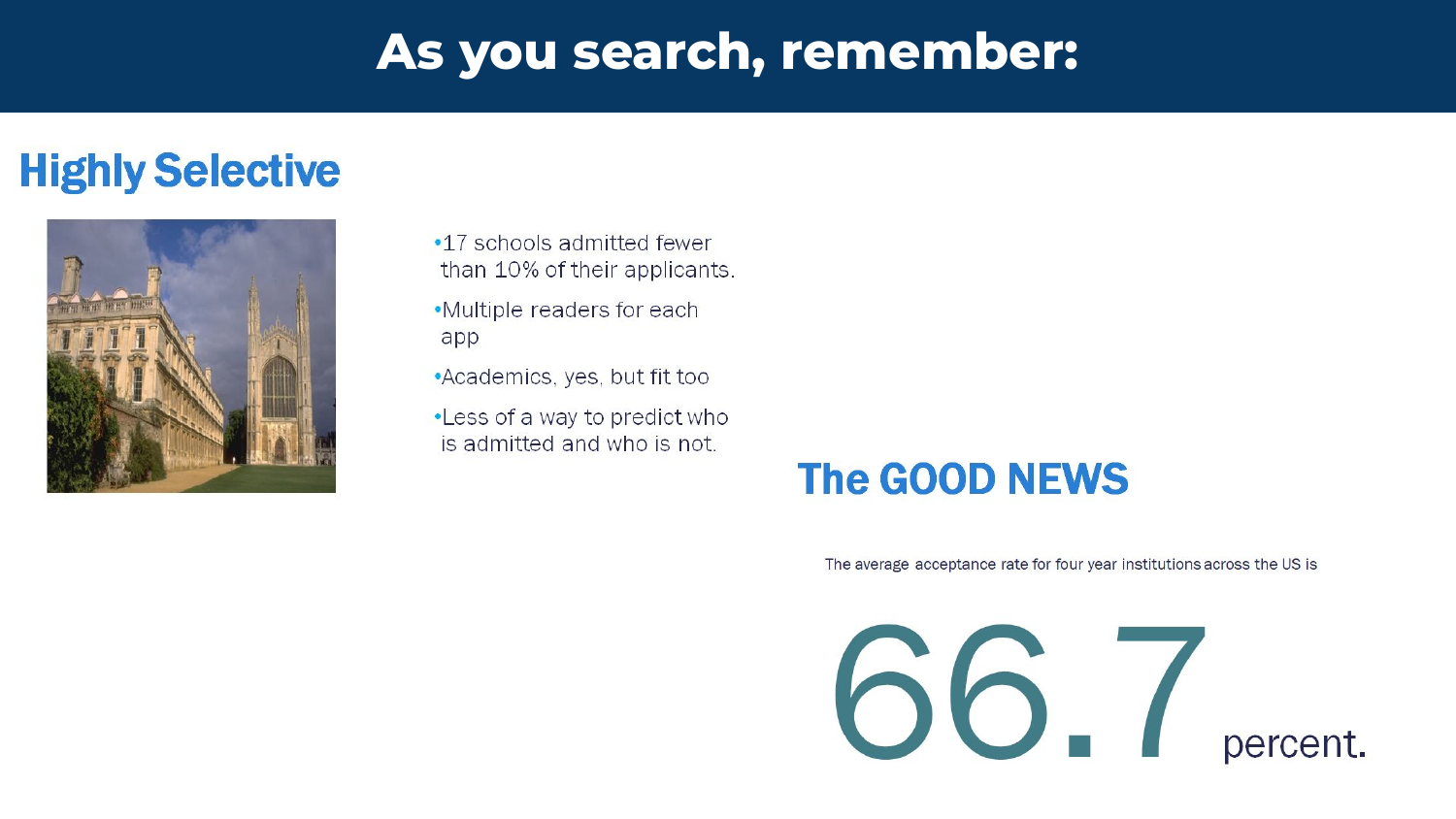### **Applying to X (aka Aug/Sept)**

#### *(note the terms to know)*

- **Common App** or Xavier Application
- **Rolling** notification of **decision** & aid
- Initial **scholarship at time of admission** *(Fall 2021: range of \$16,000-24,000, renewable)*
- DECEMBER 1: *Priority Deadline for admission & following programs:*
	- Nursing *(direct entry)*
	- **FAFSA** *only for financial aid consideration*
	- **Competitive Scholarships** *(separate apps)*:
		- www.xavier.edu/scholarship
		- Academic (SFX), service oriented (CEF)  $\alpha$ others (incl outside resources)
	- **Honors Programs** *(separate apps)*
- **● Test Optional**
- **2-step admission process** for:
	- Music & Theatre majors
	- Honors majors
		- Classics & Philosophy
		- Data Science
		- Philosophy, Politics & the Public

### **Terms to know:**

- **Decision Type:** Early Decision (binding), Early Action, ED or EA II, Regular Decision, Rolling Decision
- **Which application:** school's own app, Common App, Coalition App, Universal App
- **Testing policy:** required, Test Optional, Optional with exceptions, Test Blind
- **Admission decision:** direct entry, two-step programs (may require: audition/portfolio/interview), entire university or college/program specific, defer, wait list, deposit/enroll
- **School Scholarships:** considered/awarded at admission or additional steps (application &/or competition), endowed awards, criteria (i.e. academic, talent, leadership, service)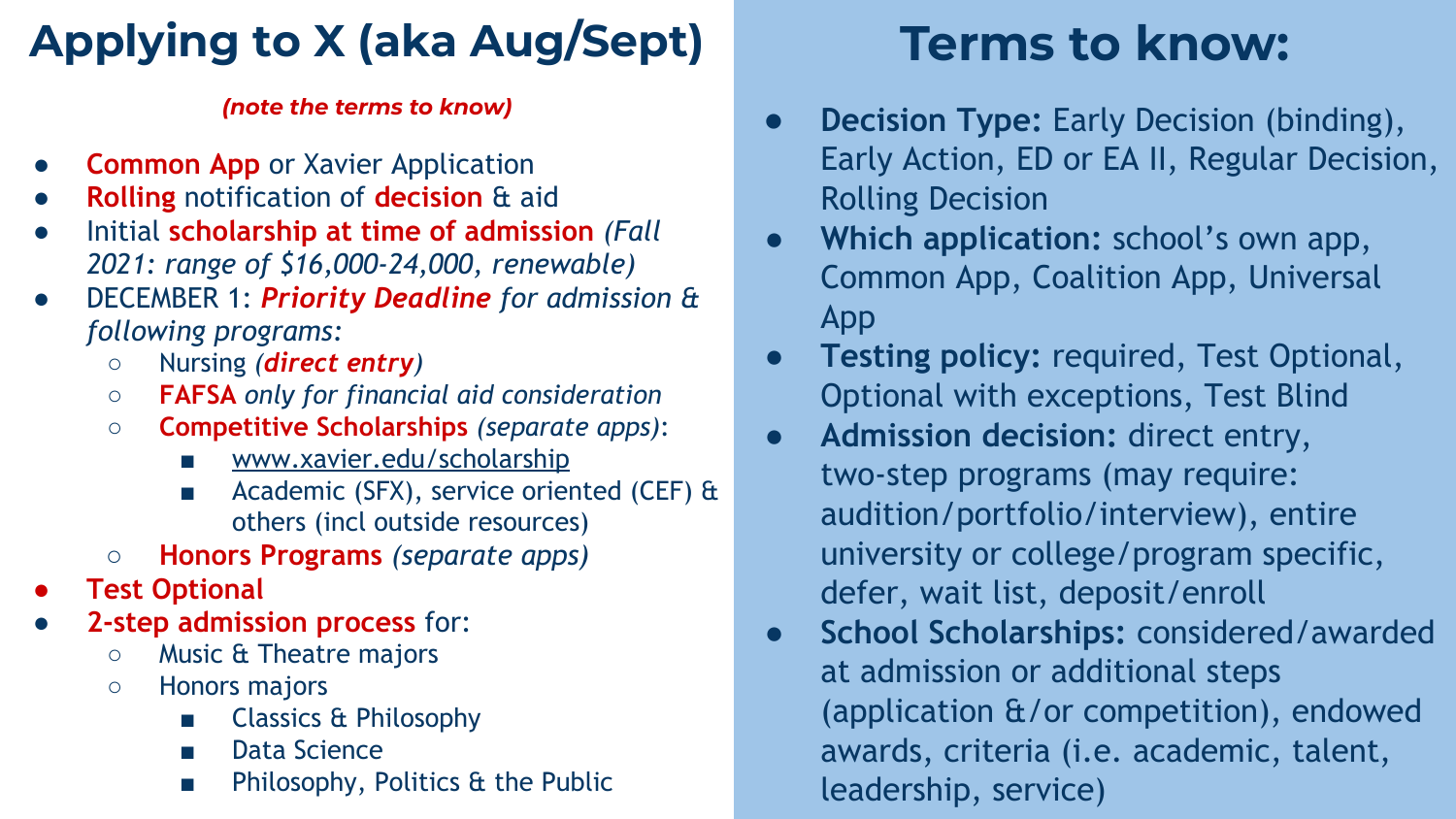### **SIDE BAR: application concerns due to COVID**

#### **Know everyone's 2020-21 was derailed by COVID**

Schools will understand that activities were limited, time commitments reprioritized and interaction with teachers may have only been on screen

Few (if any) students have done college visits, spring break/summer swing road trips may not be possible

#### **The ability to take an SAT or ACT should not affect the admission process**

Many schools were already test-optional, many others have made multi-year commitments to being optional due to COVID, keep an eye on those that said TO for 2021 but have yet to announce for next cycle--their policy may change/renew for 2023, and then there are test blind schools

#### **A LOT of resources are now at your fingertips!**

Schools have used the pandemic to expand their online resources with Zoom sessions, live online visit programs, chat rooms and virtual tours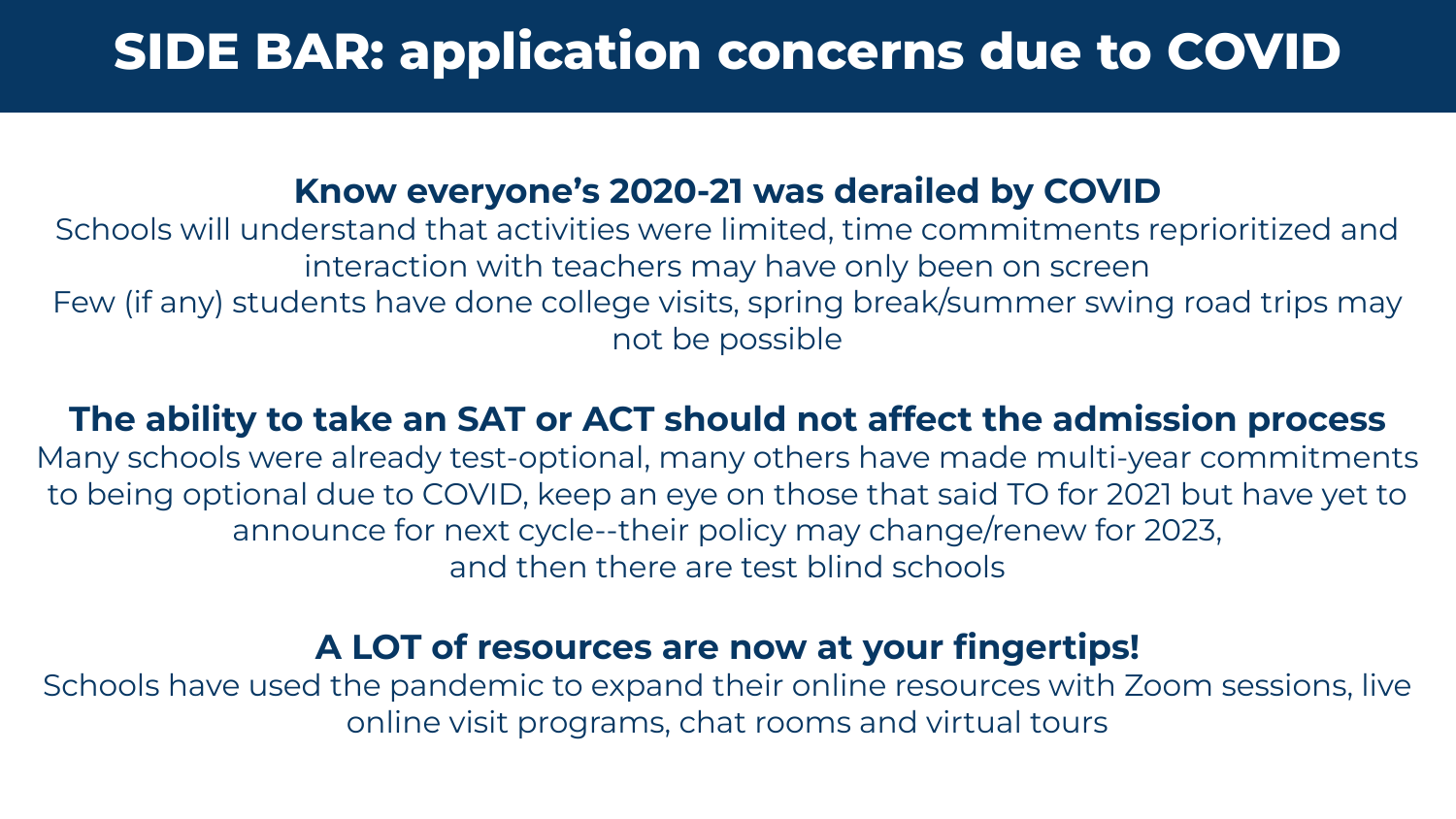### **A few web resources to get you going**

### **Application Based:**

[www.commonapp.org](http://www.commonapp.org) [www.coalitionforcollegeaccess.org](http://www.coalitionforcollegeaccess.org)

### **Testing, Financial Aid & Scholarships:**

[www.fairtest.org](http://www.fairtest.org) [www.act.org](http://www.act.org) [www.collegeboard.org](http://www.collegeboard.org) *(SAT & CSS Profile)* [www.studentaid.gov](http://www.studentaid.gov) [www.fastweb.com](http://www.fastweb.com)

### **Additional online help along the way:**

[www.collegee](http://www.college)ssayguy.com www.collegecovered.com/resources-for-counselors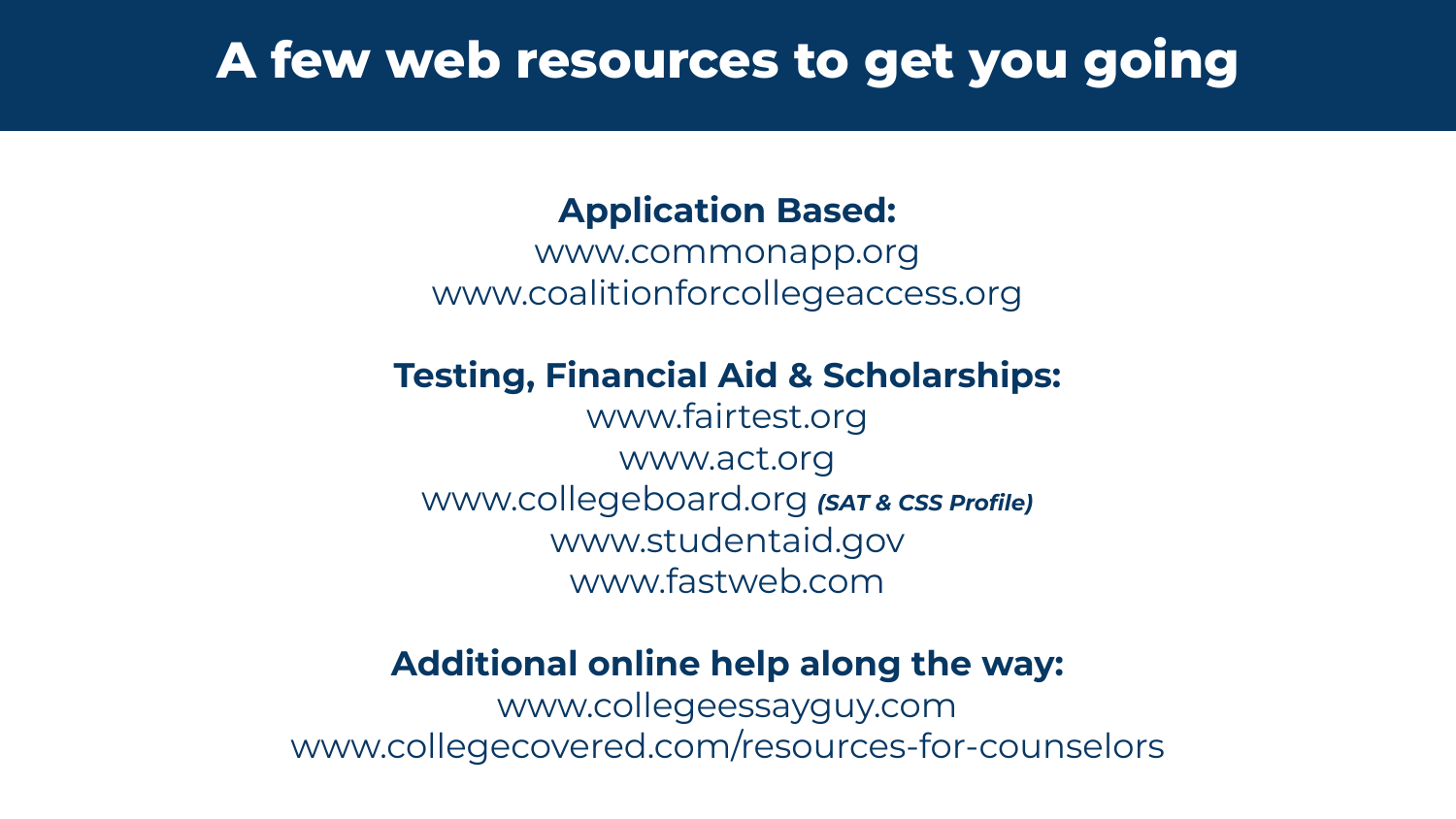## **June/July = get visiting**

- **Early visits (& local visits) might be** helpful in setting a bar & eliminating schools from lists
- **Don't overbook** session & tour is great the first time around, you don't need to schedule every possible appointment that first go-round, it is always good to go back after being admitted
- **● Usual takeaways** the weather, the campus layout, the appearance of students across campus, the tour guide
- **● Pro's & Con's** keep mental lists as you go & don't forget to write it all down at the end
- **● Questions** that you didn't get to ask or came up on the ride home--follow up with an email to your counselor after (part of your thank-you email after!)

### **All Summer = explore virtually**

- **What is highlighted** was it was was important to your family's search or maybe helps you eliminate if it wasn't
- **Focus** on the content as if you were there, don't just let it go in the background--if it is a recording you can pause, walk away & come back if there is a distraction
- **● Follow up** as questions aren't always able to be asked, it is a great reason to connect with the admission staff after or email the presenter
- **● Pro's & Con's** this time you can write them down as it goes along
- Sign Up odds are the student is signing up to view the program/tour, but if not, make sure to get on the list if it was of interest (and be sure to unsubscribe after if it wasn't!)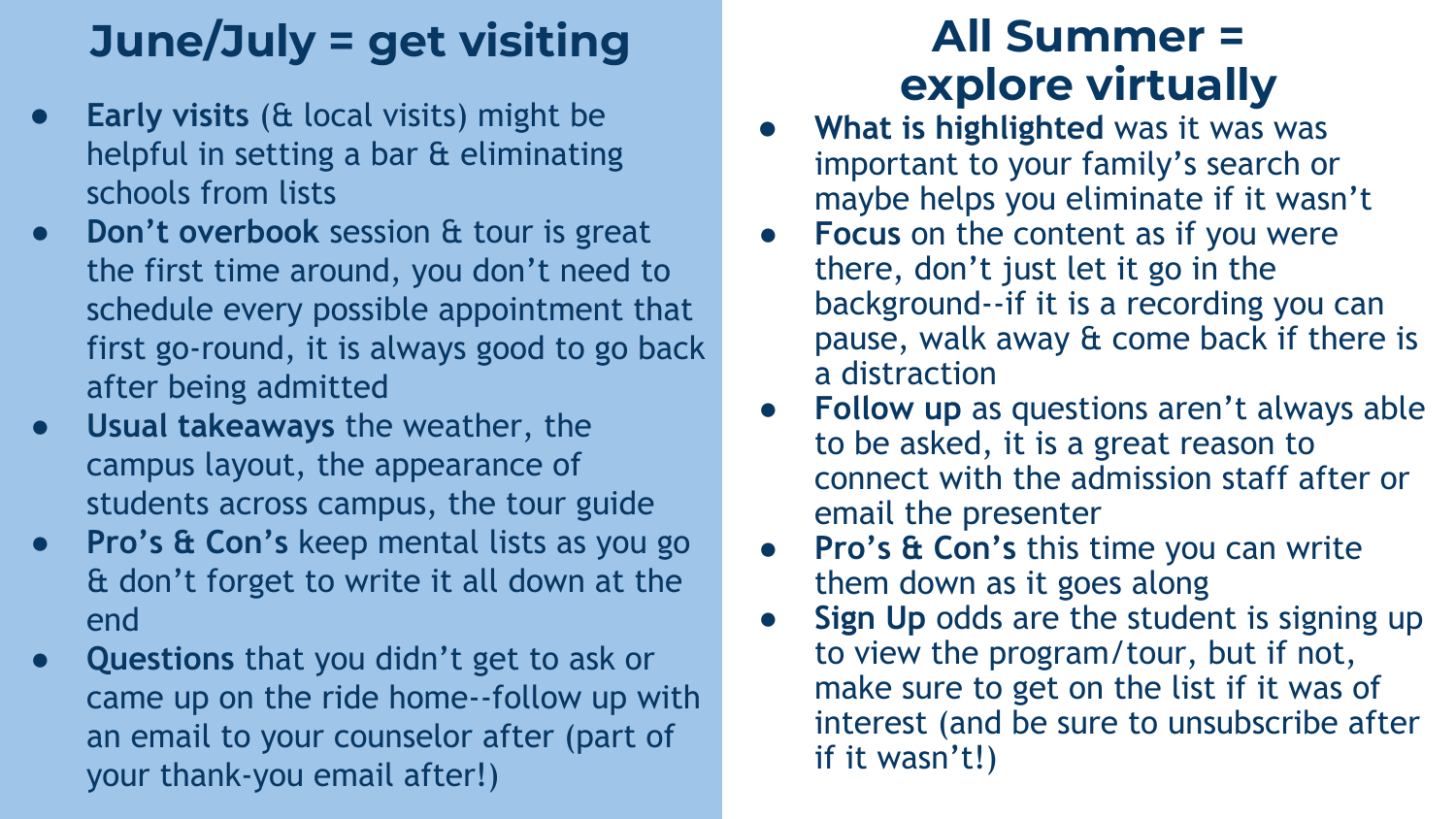### **THIS SUMMER: have "the talk"**

*Money is often the primary concern & role of the parents in the process*

- ❏ **Budget** college is an investment, so set a budget now & don't keep it a secret--students shouldn't be shopping for a Bugatti Chiron if the family has budgeted for a Chevy Spark
- ❏ **Net Price Calculator** each school should have one on their website
- ❏ **Scholarship Searches** aside from what schools are offering, what else is out there (national/local: what are you involved with--national cultural organizations, unions, civic groups)--and ask at your high school, they keep files & lists on local programs & things other students have been successful obtaining--start applying now!!!
- ❏ **FAFSA & CSS Profile** (and are their school specific forms too?)
- ❏ **Terms to know/learn/ask about:**
	- $\Box$ *Gift Aid (scholarship, grant)*
	- $\Box$ *Scholarships: automatic, additional application, competition?*
	- $\Box$ *Self Help (work-study, loans: federal & private)*
	- $\Box$ *Loans: willing? who will take? how much? will we qualify?*
	- $\Box$ *Need blind/need aware/meets need*
	- $\Box$ *Meets full need: with gift aid or combination aid?*
	- $\Box$ *Family contribution is not just parents' pockets*
	- $\Box$ *Direct costs/indirect costs*
	- $\Box$ *Savings plans (you would already have), payment plans*

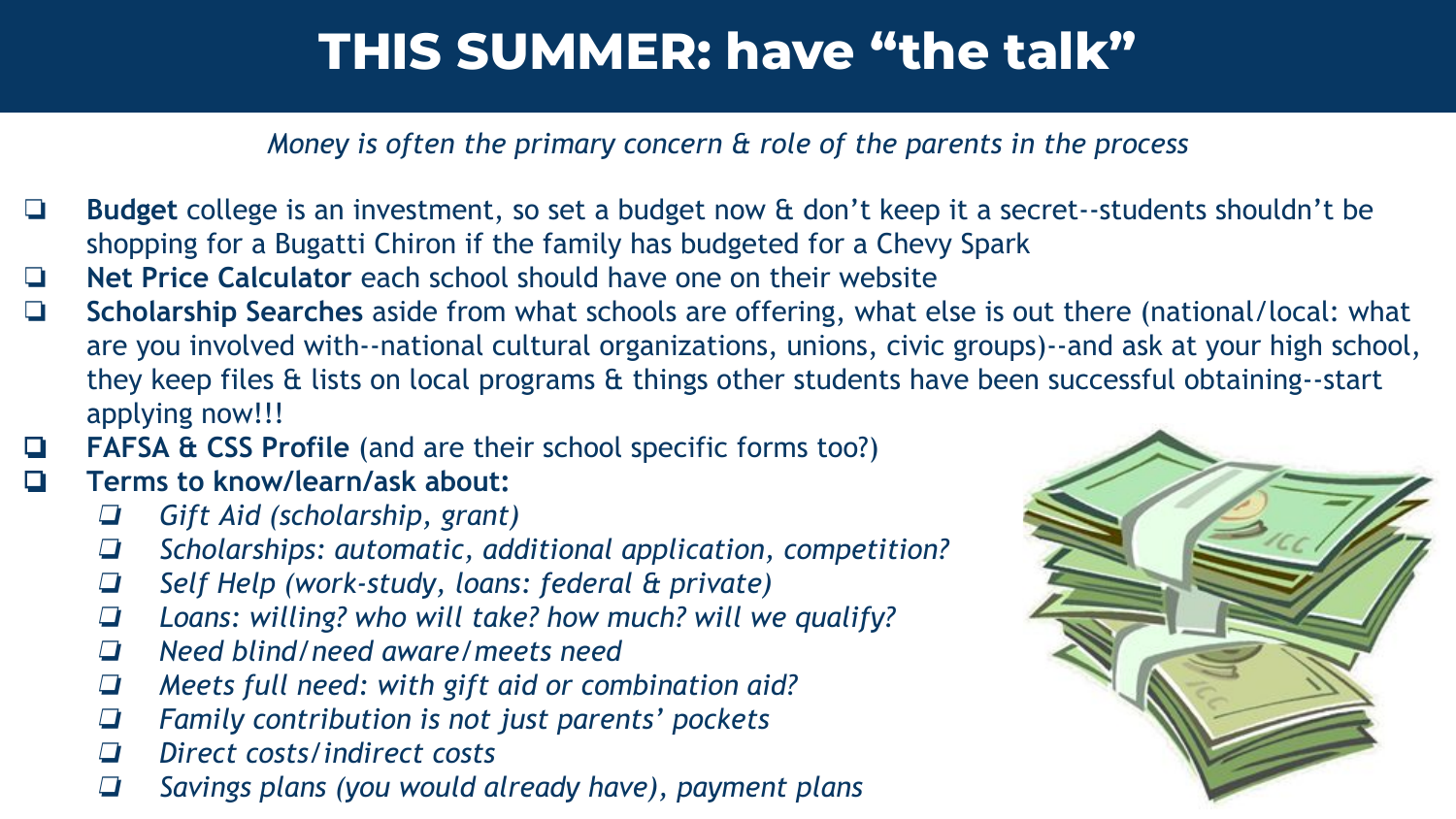### **Where to go from here?**

To do TONIGHT: set up a college application email address with shared access if you haven't already

To do over the week ahead: talk as a family about where to go from here (first of many conversations)

To do over the next month: student self reflection & check in with the counseling staff at your school as to setting expectations and timelines for the year ahead (you may already have a meeting scheduled!)

To do over the next few months: research schools *(location, size [overall & avg class], majors, internships, post-graduate success, student life/activities, middle 50% profile, costs, scholarship opportunities)*, schedule virtual or in-person visits to campuses & students should be reaching out to admission folk at schools on their list

*Students, remember going forward:* every school does it a little different, ask if you have a question (aka find your Erin)!

*Parents, remember going forward:* your job now is cheerleader, let your student drive this process & speak for themself!

There is a lot of unknown throughout this process, it is an art not a science, as always: if you have a question, ask!

**So here is your chance:**

**using the chat function, please ask questions now**